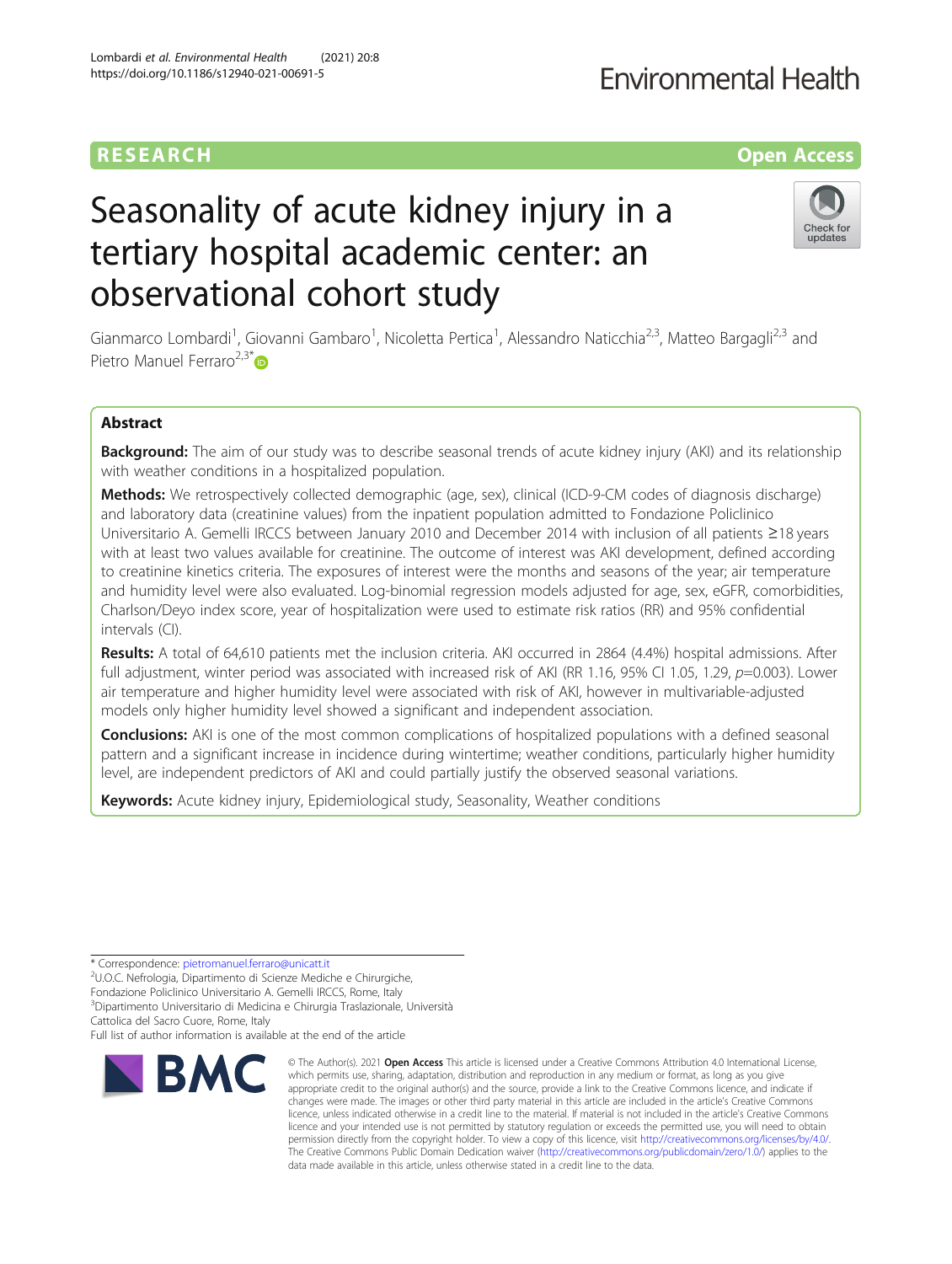#### Background

Acute kidney injury (AKI) is a complex clinical syndrome characterized by an abrupt reduction of renal function [[1\]](#page-7-0). It is a common and severe complication in hospitalized populations. The reported incidence is quite varied especially since it is strongly influenced by definition and study population with an incidence ranging from 7 to 57%  $[2-6]$  $[2-6]$  $[2-6]$  $[2-6]$  and with a significant burden on patient morbidity and mortality [[7](#page-7-0)–[9\]](#page-7-0). As reported by clinical and epidemiological studies, several diseases [[10](#page-7-0)–[14](#page-7-0)] show a defined seasonal variation. "Winter peaks" have been observed in cardiovascular [\[13](#page-7-0)], respiratory  $[14]$  $[14]$  and infectious  $[10]$  $[10]$  diseases.

Understanding the impact of seasonal patterns of diseases could have a role in clinical practice and preventive care. However, despite the importance of AKI, to date only a Japanese retrospective study on an inpatient population has investigated seasonal variations of AKI describing a peak of incidence during wintertime [\[15](#page-7-0)]. Although the observed pattern may be in part related to seasonality of underlying illnesses associated with kidney injury, as reported in the aforementioned study, a significant relationship between AKI and wintertime persisted even after adjustment for potential confounders (demographic factors, comorbidities and medications). It may be reasonable to speculate that even environmental factors such as weather conditions might partially influence AKI occurrence.

Therefore, the aim of our study was to describe trend and seasonality of AKI in an Italian cohort of hospitalized patients and to investigate the possible relationship between AKI and weather conditions.

#### Methods

## Study population

We performed a retrospective observational cohort study on the inpatient population admitted to Fondazione Policlinico Universitario A. Gemelli IRCSS (Rome, Italy), a tertiary level hospital serving more than 1 million people in Rome collecting patients all around the city, between January 1, 2010 and December 31, 2014. We included only adult patients (18 years or older) with at least two measurements available for serum creatinine (Cr) during hospital stay. Patients with End Stage Kidney Disease (ESKD) were excluded. For patients with multiple hospital admissions, only the first one was considered.

## Data collection

All clinical, demographic and laboratory data were extracted from the electronic hospital database. We exported the following variables for each hospital admission: age, sex, ICD-9-CM codes of primary and

secondary discharge diagnoses, Cr, date of hospital admission. Using the Italian meteorological historical records [[16\]](#page-7-0) we extracted the following weather variables, at city level, during the same period: average monthly air temperature and relative humidity levels.

## Definitions

AKI diagnosis and severity were defined according to creatinine kinetics (CrK) criteria [[17\]](#page-7-0) as an absolute increase of Cr concentration during hospitalization. To do this, we calculated the difference between each Cr and the previous measured value during hospitalization. According to CrK criteria, we defined AKI as an absolute increase in Cr of 0.3 mg/dL over 24 h or a 0.5 mg/dL increase over 48 h.

ESKD was identified according to ICD-9-CM codes in primary and secondary discharge diagnoses.

Estimated glomerular filtration rate (eGFR) was evaluated in all patients at hospital admission by the Chronic Kidney Disease Epidemiology Collaboration (CKD-EPI) equation [\[18](#page-7-0)].

The seasons were classified according to the month of the year as spring (March, April, May), summer (June, July, August), autumn (September, October, November) and winter (December, January, February).

ICD-9-CM codes in primary and secondary discharge diagnoses were used to identify comorbidities (cardiovascular diseases, endocrine/metabolic diseases, malignancies, genito/urinary diseases, infectious diseases, respiratory diseases). Charlson/Deyo comorbidity index score [\[19\]](#page-7-0) was calculated for each patient using ICD-9- CM codes in primary and secondary discharge diagnoses.

The outcome of interest was AKI development (reported as categorical variable [yes/no] in the regression models). The exposures of interest were the months/seasons of the year; secondly, we evaluated air temperature and relative humidity level as exposures. Covariates assessed to control for confounding were age, sex, baseline eGFR, comorbidities, Charlson/Deyo index score, year of hospitalization.

#### Statistical analysis

Continuous variables were reported as means and standard deviations (SD) or medians and interquartile ranges (IQR) as appropriate. Categorical variables were described using numbers and percentages (%). Student ttest and chi-square  $(\chi^2)$  test were used to compare continuous and categorical distributions in the descriptive analysis between two groups; two-way ANOVA was performed for multiple groups comparisons (three or more groups).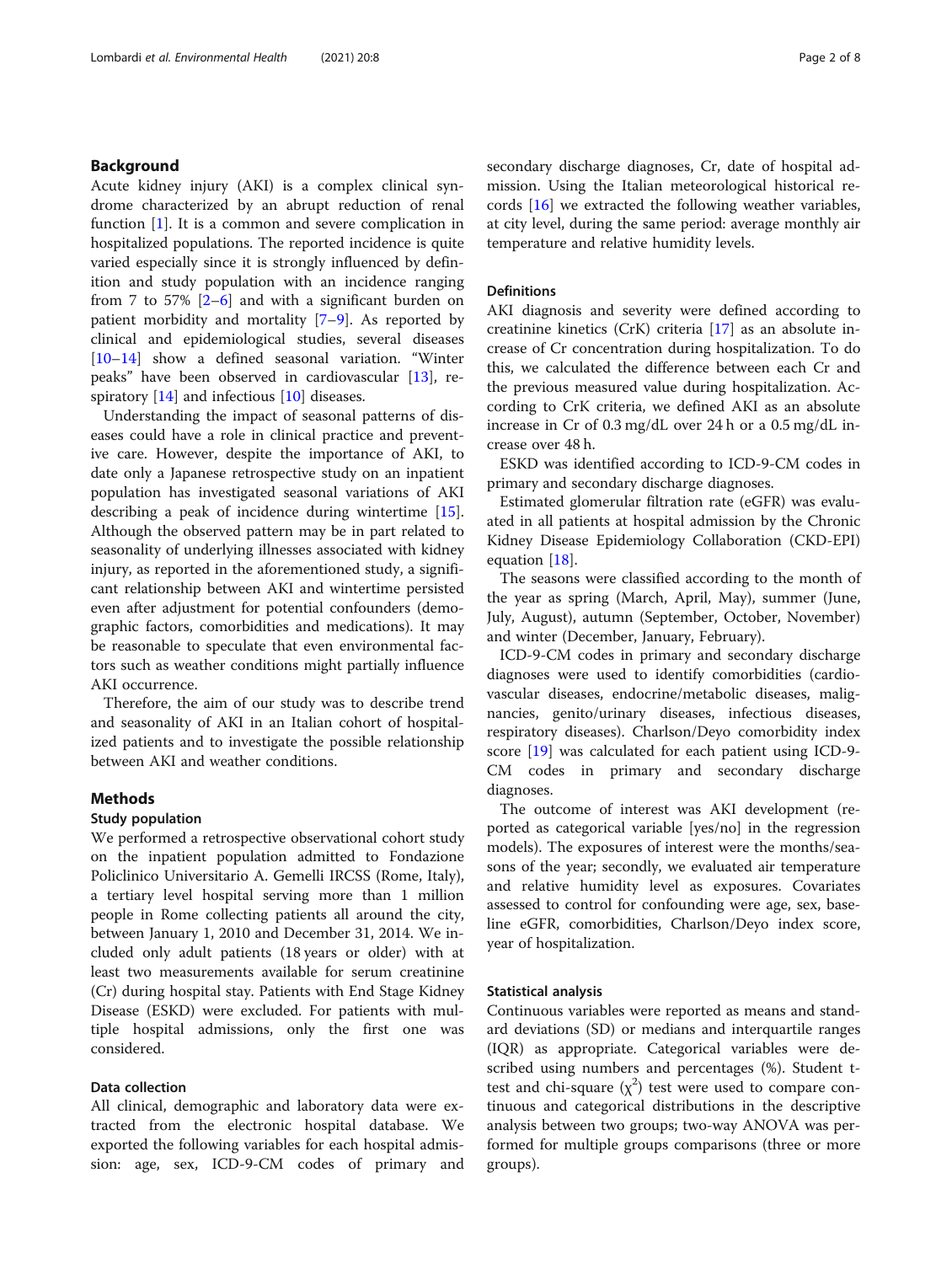Log-binomial regression models adjusted for all covariates were used to estimate risk ratios (RRs) and 95% confidential intervals (CIs) of months/seasons (June and summer were selected as the reference groups because it contained the smallest proportion of patients with AKI among hospitalized patients). Because AKI occurrence vary largely across different age and sex groups, and hence the seasonal pattern of AKI in different groups may vary, stratified analysis by sex (male vs female) and age (more or less 60 years old) were performed.

Multivariable regression models were subsequently fitted to explore the association between weather conditions (analyzed as continuous and categorical variable grouped in quartiles) and AKI. Three models were built: Model 1 represents unadjusted RRs; Model 2 was adjusted for all covariates (age, sex, eGFR, comorbidities, Charlson/Deyo score, year of hospital admission); Model 3 was adjusted for relative humidity and mean temperature in addition to factors included in Model 2. Ultimately, mediation analysis was performed to evaluate the "mediator role" of weather conditions on AKI seasonality and estimate the average causal mediation effect (ACME) as measurement of the amount of the indirect (or mediate) effect or as the amount of the reduction of the causal variable effect (direct effect, [season period])

on the outcome of interest. Confidence intervals were calculated with bootstrapping approach and a high number (500) of simulations. We use the linear regression fit with least squares and the binomial regression for the mediator and outcome models, respectively.

Statistical analyses were performed using R version 3.4.4 (Free software Foundation, California).

A p-value < 0.05 was considered as statistically significant.

## Results

## Descriptive measurements of study population

Overall, 64,610 out of 201,304 patients met our inclusion criteria (Fig. 1). AKI occurred in 2864 (4.4%) patients.

Patients with AKI had higher comorbidity index score  $(0.8 [1.1] \text{ vs } 0.3 [0.8], p < 0.001)$  with an increase prevalence of cardiovascular diseases (1747 [61.0%] vs 23,208 [37.6%],  $p$ < 0.001), endocrine/metabolic diseases (702 [24.5%] vs 10,680 [17.3%], p< 0.001), genito/urinary disorders (782 [27.3%] vs 6876 [11.1%],  $p$ < 0.001), infectious diseases (269) [9.4%] vs 3007 [4.9%],  $p$ < 0.001), respiratory diseases (698) [24.4%] vs 7580 [12.3%],  $p < 0.001$ ). AKI was also more commonly observed in older individuals (70.7 [13.9] years vs 60.2 [18.0] years,  $p < 0.001$ ) and males (1771 [61.8%] vs 28,149 [45.6%], p< 0.001) (Table [1\)](#page-3-0).

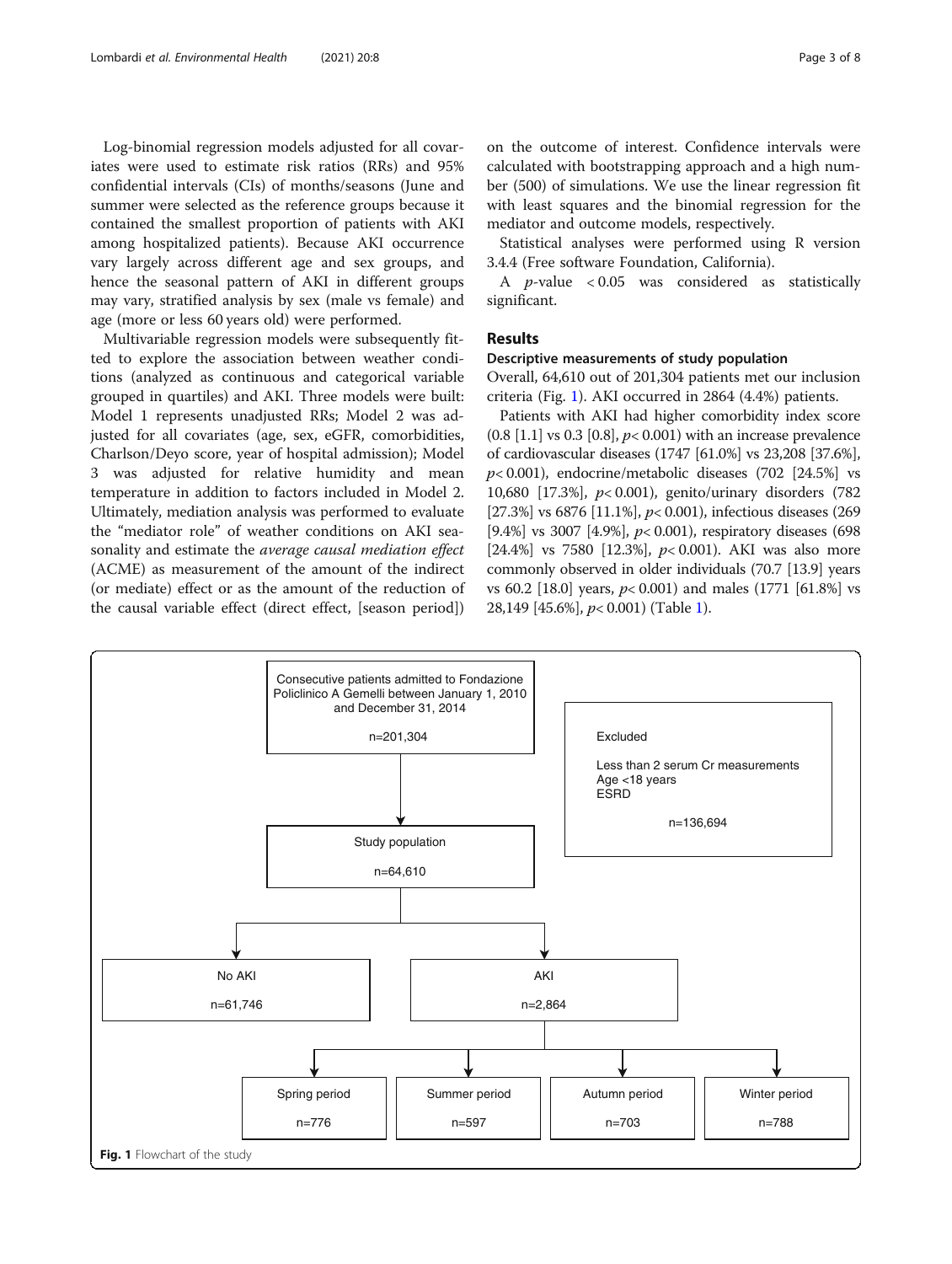<span id="page-3-0"></span>Table 1 Descriptive characteristics of study population stratified by AKI

|                                                             | No AKI        | AKI         | p value |
|-------------------------------------------------------------|---------------|-------------|---------|
| n                                                           | 61,746        | 2864        |         |
| Age, years, mean (SD)                                       | 60.2(18.0)    | 70.7 (13.9) | < 0.001 |
| Sex, Males, n (%)                                           | 28,149 (45.6) | 1771 (61.8) | < 0.001 |
| Charlson/Deyo score, n (%)                                  |               |             | < 0.001 |
| $\Omega$                                                    | 48,693 (78.9) | 1662 (58.0) |         |
| 1                                                           | 9190 (14.9)   | 624 (21.8)  |         |
| $\mathfrak{D}$                                              | 2199 (3.6)    | 319 (11.1)  |         |
| >2                                                          | 1664(2.7)     | 259 (9.0)   |         |
| Charlson/Deyo score, mean (SD)                              | 0.3(0.8)      | 0.8(1.1)    | < 0.001 |
| Comorbidity, n (%)                                          |               |             |         |
| Cardiovascular                                              | 23,208 (37.6) | 1747 (61.0) | < 0.001 |
| Gastrointestinal                                            | 9487 (15.4)   | 410 (14.3)  | 0.134   |
| Malignancies                                                | 19,471 (31.5) | 758 (26.5)  | < 0.001 |
| Endocrine/Metabolic                                         | 10,680 (17.3) | 702 (24.5)  | < 0.001 |
| Genito/Urinary                                              | 6876 (11.1)   | 782 (27.3)  | < 0.001 |
| Infectious                                                  | 3007 (4.9)    | 269 (9.4)   | < 0.001 |
| Respiratory                                                 | 7580 (12.3)   | 698 (24.4)  | < 0.001 |
| eGFR, ml/min/1.73m <sup>2</sup> , median (IQR) <sup>*</sup> | 82.0 (35.0)   | 50.0 (43.0) | < 0.001 |

eGFR at hospital admission

Overall 17,213 patients were admitted during spring period, 14,674 during summer period, 16,330 in autumn and 16,393 in winter. As reported in Table 2, patients hospitalized during spring and winter period showed a higher comorbidity index score and a higher prevalence in cardiovascular diseases. In patients admitted during winter period we observed an higher prevalence in respiratory diseases. Summertime was instead characterized by a higher prevalence in infectious diseases.

## Association between seasonality and AKI

AKI was more commonly observed during wintertime [788 (4.8%)] compared with other seasons [spring 776 (4.5%), summer 597 (4.1%), autumn 703 (4.3%)] (Table [3](#page-4-0)). As reported in Table [3,](#page-4-0) the winter period was significantly associated with higher risk of AKI (RR 1.18, 95% CI 1.07, 1.[3](#page-4-0)1,  $p=0.002$ ) (Table 3). This association was confirmed even after correction for potential confounders (RR 1.15, 95% CI 1.04, 1.38,  $p=0.006$ ). No significant relationships were observed after comparing other seasons to each other (Supplementary Table [1\)](#page-7-0). Stratified analysis, by age and sex, demonstrated a significant and independent increase in AKI risk during wintertime only in male subjects older than 60 years (Supplementary Table [2\)](#page-7-0).

The risk of AKI was significantly higher in January (RR 1.28, 95% CI 1.08, 1.57, p=0.004) [Fig. [2](#page-4-0)]) than in the rest of the year.

| Table 2 Descriptive characteristics of study population stratified by season |  |  |  |  |
|------------------------------------------------------------------------------|--|--|--|--|
|------------------------------------------------------------------------------|--|--|--|--|

|                                                             | Spring        | Summer        | Autumn        | Winter        | p value |
|-------------------------------------------------------------|---------------|---------------|---------------|---------------|---------|
|                                                             |               |               |               |               |         |
| n                                                           | 17,213        | 14,674        | 16,330        | 16,393        |         |
| Age, years, mean (SD)                                       | 60.8 (17.8)   | 60.7(18.2)    | 60.1(18.0)    | 61.0 (17.9)   | < 0.001 |
| Sex, Males, n (%)                                           | 8005 (46.5)   | 6831 (46.6)   | 7475 (45.8)   | 7609 (46.4)   | 0.463   |
| Charlson/Deyo score, n (%)                                  |               |               |               |               | < 0.001 |
| 0                                                           | 13,332 (77.5) | 11,556 (78.8) | 12,870 (78.8) | 12,597 (76.8) |         |
|                                                             | 2631 (15.3)   | 2190 (14.9)   | 2379 (14.6)   | 2614 (15.9)   |         |
| 2                                                           | 701(4.1)      | 538 (3.7)     | 624(3.8)      | 655 (4.0)     |         |
| >2                                                          | 549 (3.2)     | 390 (2.7)     | 457 (2.8)     | 527 (3.2)     |         |
| Charlson/Deyo score, mean (SD)                              | 0.4(0.9)      | 0.3(0.8)      | 0.3(0.8)      | 0.4(0.9)      | < 0.001 |
| Comorbidity, n (%)                                          |               |               |               |               |         |
| Cardiovascular                                              | 6780 (39.4)   | 5506 (37.5)   | 6135 (37.6)   | 6534 (39.9)   | < 0.001 |
| Gastrointestinal                                            | 2675 (15.5)   | 2232 (15.2)   | 2480 (15.2)   | 2510 (15.3)   | 0.8     |
| Malignancies                                                | 5365 (31.2)   | 4536 (30.9)   | 5160 (31.6)   | 5168 (31.5)   | 0.526   |
| Endocrine/Metabolic                                         | 3122 (18.1)   | 2533 (17.3)   | 2805 (17.2)   | 2922 (17.8)   | 0.067   |
| Genito/Urinary                                              | 2011 (11.7)   | 1733 (11.8)   | 1992 (12.2)   | 1922 (11.7)   | 0.453   |
| Infectious                                                  | 876 (5.1)     | 816 (5.6)     | 778 (4.8)     | 806 (4.9)     | 0.01    |
| Respiratory                                                 | 2241 (13.0)   | 1790 (12.2)   | 1945 (11.9)   | 2302 (14.0)   | < 0.001 |
| eGFR, ml/min/1.73m <sup>2</sup> , median (IQR) <sup>*</sup> | 81.0 (37.0)   | 79.0 (37.0)   | 81.0 (36.0)   | 82.0 (36.0)   | < 0.001 |

\* eGFR at hospital admission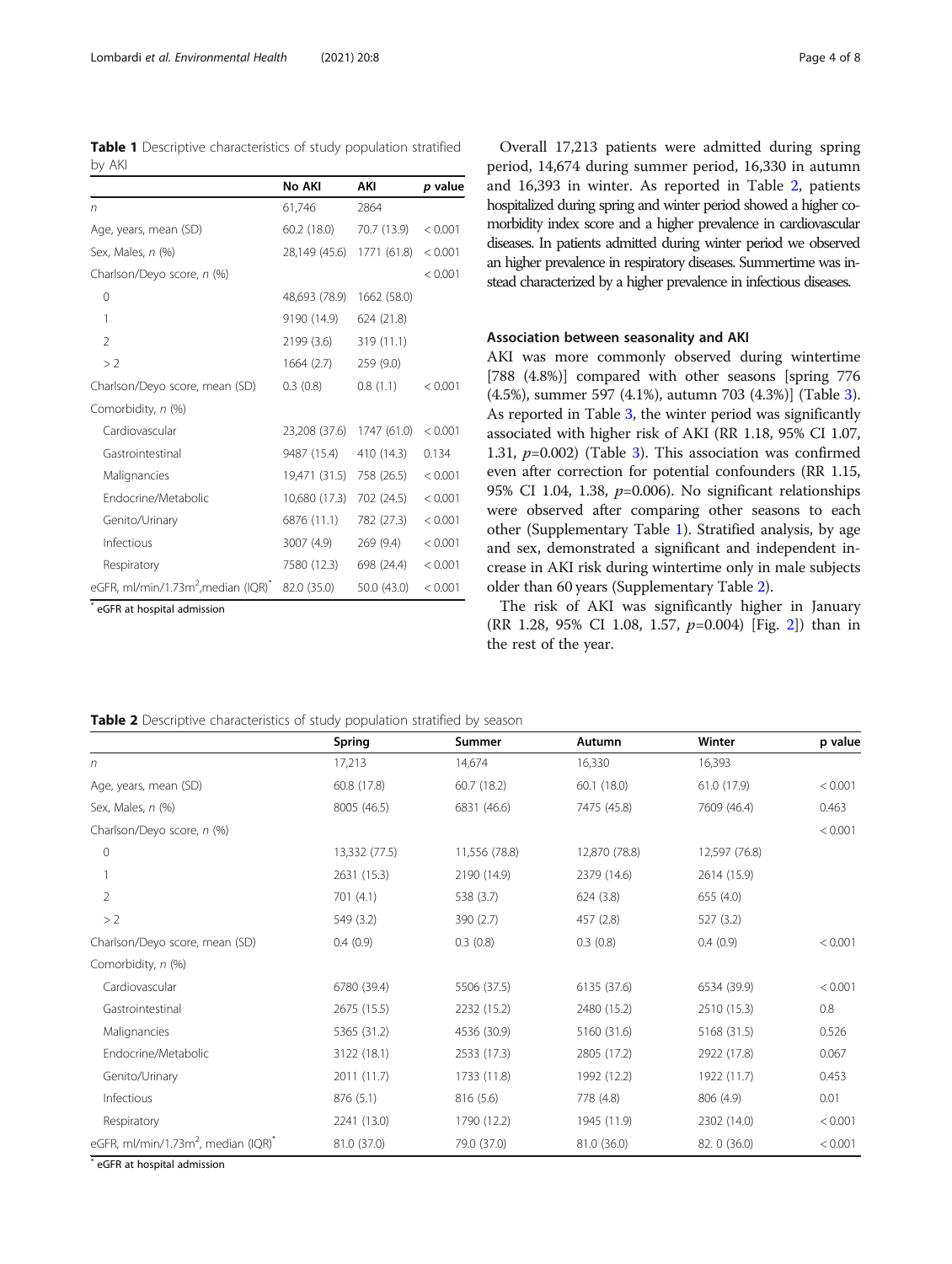|                          | Spring                        | Summer           | Autumn                        | Winter                      |
|--------------------------|-------------------------------|------------------|-------------------------------|-----------------------------|
| n                        | 17,213                        | 14.674           | 16,330                        | 16,393                      |
| AKI                      | 776 (4.5)                     | 597 (4.1)        | 703(4.3)                      | 788 (4.8)                   |
| RR (95% CI)              | 1.11 (1.00, 1.23) $p=0.054$   | 1.00 (Reference) | 1.06 (0.95, 1.18) $p=0.300$   | $1.18(1.07, 1.31)$ p=0.002  |
| RR (95% CI) <sup>#</sup> | $1.09$ (0.99, 1.21) $p=0.100$ | 1.00 (Reference) | $1.07$ (0.97, 1.19) $p=0.200$ | 1.16 (1.05, 1.29) $p=0.003$ |

<span id="page-4-0"></span>Table 3 Association between AKI and seasons

# Adjusted for age, sex, eGFR comorbidities, Charlson/Deyo score, year of hospital admission

## AKI and weather conditions

As depicted in Fig. [3](#page-5-0) an association between air temperature and relative humidity level can be describe. Progressive increase in the average monthly relative humidity level and a progressive decrease in the average monthly air temperature was associated with increased AKI occurrence (Fig. [3](#page-5-0)).

Multivariable regression model demonstrate a significant and association between air temperature and relative humidity level with the risk of AKI (RR 1.16, 95% CI 1.05, 1.28,  $p=0.004$ , in the highest quartile of humidity level compared with the lowest, p-value for trend=0.003; RR 1.15, 95% CI 1.04, 1.28, p=0.008, in the lowest quartile of air temperature compared with the highest, pvalue for trend=0.009; Table [4\)](#page-6-0).

However, in multivariable model fully adjusted for weather factors (Model 3, Table [4\)](#page-6-0), only humidity level (RR 1.15, 95% CI 1.01, 1.82, p=0.038, in the highest

quartile of humidity level compared with the lowest) was independently associated with a higher risk of AKI.

In order to evaluate the "complete mediation effect" played by humidity we performed a mediation analysis (after controlling for correlation between humidity level and winter period,  $β=9.29$ ,  $p<0.001$ ) that confirmed the significant mediator effect (or indirect effect) of humidity level (ACME average, point estimate 0.0026, 95% CI 0.0005, 0.0100,  $p = 0.028$ ) with an estimate mediated proportion of 0.52 (as ratio between the indirect "mediated" effect and the total effect) on the relationship between AKI and winter period.

## **Discussion**

Our study describes the relationship between AKI and seasonality and between AKI and weather conditions, air temperature and humidity level.

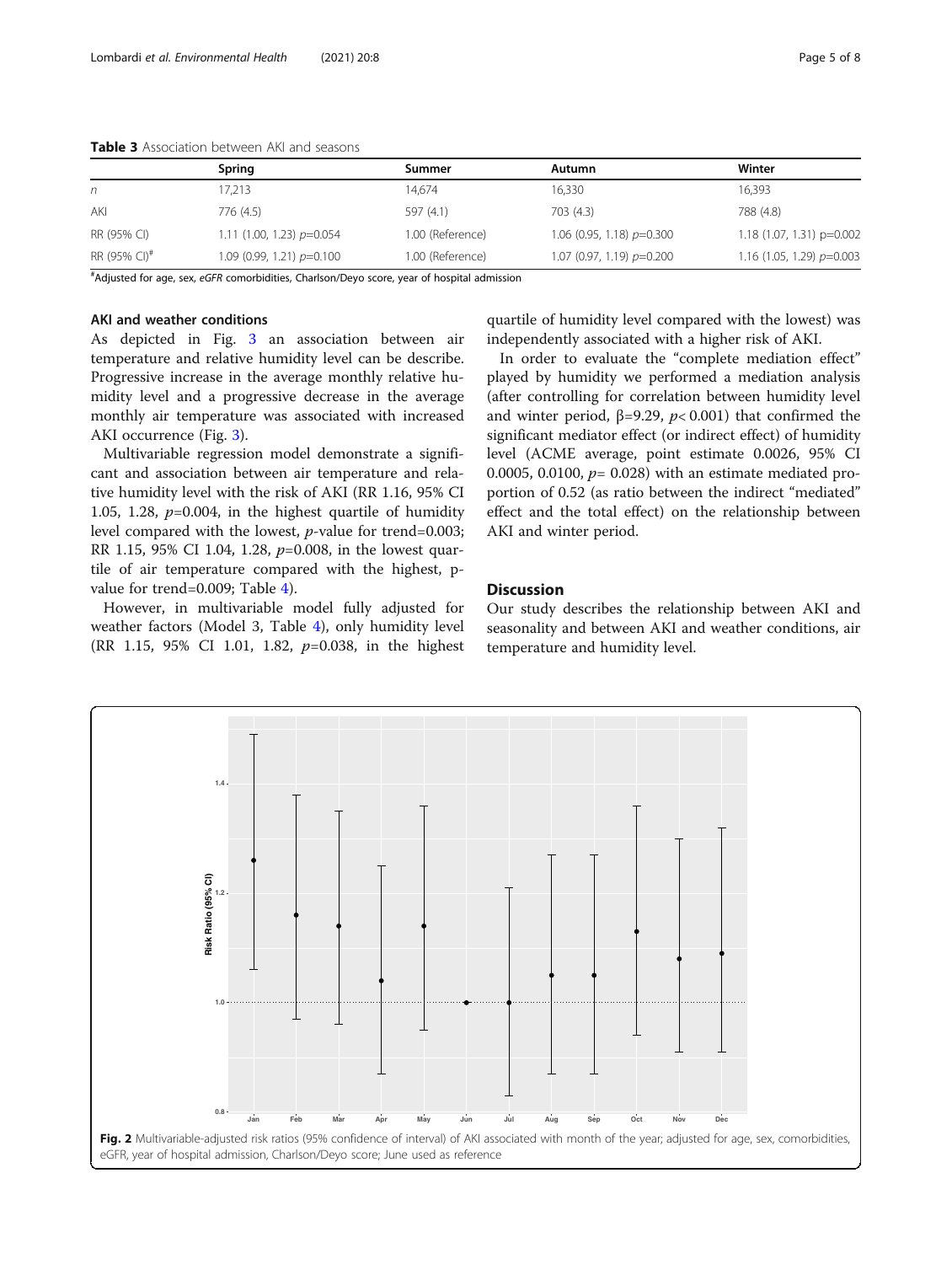<span id="page-5-0"></span>

The incidence of AKI increases during wintertime; weather conditions, such as air temperature and relative humidity level are associated with AKI; humidity level is an independent predictor of AKI occurrence and could partly explain and mediate the observed seasonal variations.

Seasonality patterns in human illnesses are a wellrecognized phenomenon since Hippocrates [[20](#page-7-0)]. In particular, variations in the seasonal patterns of cardiovascular diseases, infectious diseases, respiratory diseases have been already described [\[10](#page-7-0)–[14](#page-7-0)]. Most studies reported "winter peaks" in cardiovascular [[13](#page-7-0)], respiratory [[14\]](#page-7-0) and infectious [\[10](#page-7-0)] related hospitalizations and mortality. A complex interaction between individual susceptibility and environmental factors could justify such relationship.

Recently, a Japanese study [[15](#page-7-0)] was the first to describe a seasonality pattern of AKI. The authors, analyzing a historical cohort of hospitalized patients, documented an increase in incidence rates of AKI during winter period. As reported, an increase in cardiovascular and pulmonary diseases during wintertime, might partly explain such association. Although not investigated, authors concluded that weather conditions should also be considered.

In our study AKI occurred in 4.4% (2864/64,610) of hospitalized population. Cardiovascular diseases were the most common disorders associated with kidney injury. As reported in Table [3](#page-4-0) and Fig. [2](#page-4-0), and similarly to the aforementioned Japanese study, we observed a "winter peak" in kidney injury. Although this relationship could partly be justified by an increase incidence in common diseases generally associated AKI during wintertime (we found an increased prevalence in AKI patients of respiratory and cardiovascular diseases in winter, [Table [2](#page-3-0)]), an independent association persisted even after adjustment for all covariates.

In order to better understand this independent seasonal variation, we investigated the possible relationship between kidney injury and weather conditions. We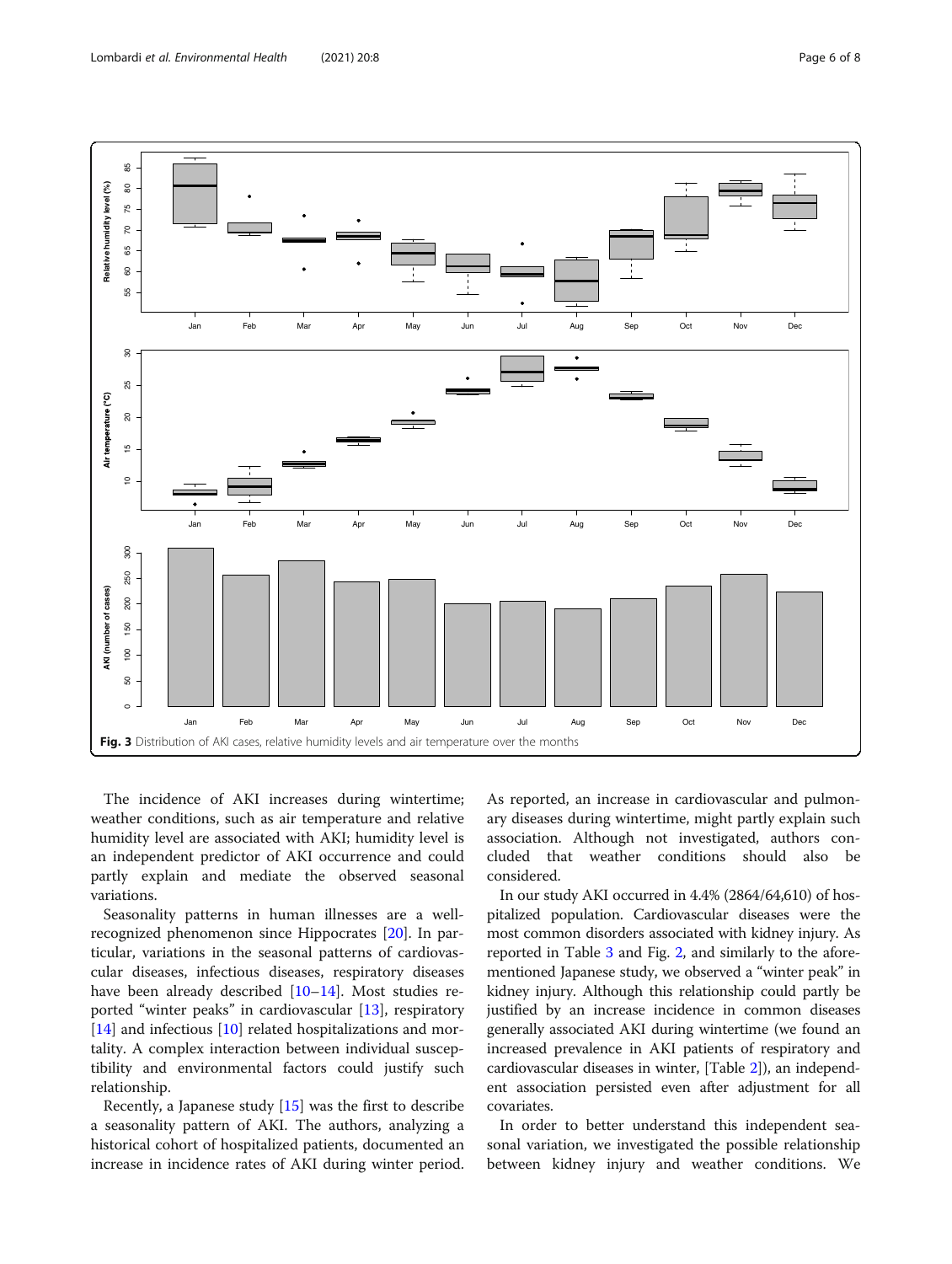|                          | No. of   | No. of<br>events<br>(%) | Model 1                         |                      | Model 2                          |                      |                                    | Model 3              |  |
|--------------------------|----------|-------------------------|---------------------------------|----------------------|----------------------------------|----------------------|------------------------------------|----------------------|--|
|                          | patients |                         | RR (95% CI)                     | p value for<br>trend | RR (95% CI)                      | p value for<br>trend | RR (95% CI)                        | p value for<br>trend |  |
| Humidity level (%)       |          |                         |                                 |                      |                                  |                      |                                    |                      |  |
| $-$ O1: $<$ 63.0         | 16,777   | 656<br>(4.5)            | 1.00<br>(Reference)             | < 0.001              | 1.00<br>(Reference)              | 0.003                | 1.00<br>(Reference)                | 0.064                |  |
| $-$ Q2: 63-68.2          | 15,643   | 711<br>(4.5)            | 1.16(1.05, 1.29)<br>$p = 0.005$ |                      | 1.17 (1.06, 1.30)<br>$p = 0.002$ |                      | 1.17(1.05, 1.31)<br>$p = 0.006$    |                      |  |
| $-Q3:68.2-$<br>72.8      | 16.497   | 774<br>(4.7)            | 1.20(1.08, 1.33)<br>p < 0.001   |                      | 1.20 (1.08, 1.32)<br>p < 0.001   |                      | 1.18(1.03, 1.35)<br>$p = 0.016$    |                      |  |
| $-Q4:$ > 72.8            | 15,693   | 723<br>(4.6)            | 1.18(1.06, 1.31)<br>$p = 0.002$ |                      | 1.16 (1.05, 1.28)<br>$p = 0.004$ |                      | 1.15(1.01, 1.32)<br>$p = 0.038$    |                      |  |
| Air temperature (°C)     |          |                         |                                 |                      |                                  |                      |                                    |                      |  |
| $-Q1:$ < 12.1            | 16,476   | 787<br>(4.8)            | 1.19(1.07, 1.32)<br>$p = 0.002$ | < 0.001              | 1.15 (1.04, 1.28)<br>$p = 0.008$ | 0.009                | 1.03(0.89, 1.19)<br>$p = 0.735$    | 0.675                |  |
| $-$ Q2: 12.1 $-$<br>16.9 | 16,603   | 742<br>(4.5)            | 1.11(1.00, 1.24)<br>$p = 0.056$ |                      | 1.08 (0.98, 1.20)<br>$p = 0.136$ |                      | 0.99(0.87, 1.13)<br>$p = 0.867$    |                      |  |
| $-$ Q3: 16.9-<br>23.8    | 17,424   | 767<br>(4.4)            | 1.09(0.98, 1.22)<br>$p = 0.100$ |                      | 1.10 (0.99, 1.22)<br>$p = 0.081$ |                      | $1.01$ (0.89, 1.14)<br>$p = 0.901$ |                      |  |
| $-$ O4: $>$ 23.8         | 14,107   | 568<br>(4.0)            | 1.00<br>(Reference)             |                      | 1.00<br>(Reference)              |                      | 1.00<br>(Reference)                |                      |  |

## <span id="page-6-0"></span>Table 4 Association between weather conditions and AKI

Model 1: unadjusted

Model 2: Multivariable regression model adjusted for age, sex, eGFR, comorbidities, Charlson/Deyo score, year of hospital admission

Model 3: Fully adjusted model, multivariable regression model adjusted for relative humidity and mean temperature in addition to factors included in Model 2

found that higher relative humidity level and lower air temperature were associated with risk of AKI development. However, after multivariable adjustement, only humidity level showed and independent relationship with kidney injury. Furthermore a "mediate" role of humidity level on the relationship between winter period and AKI emerges from the analysis. Even if mediation analysis does not imply causal relationships (unless it is based on experimental design) a significant mediation of humidity on AKI seasonality exists. According to our data about the 52% of the winter effect on kidney event is mediated by the humidity level.

It is difficult to explain such relationship. As for cardiovascular diseases [\[11](#page-7-0), [21](#page-7-0)] from our study it emerges a complex and significant interaction between environmental conditions (temperature and humidity) and kidney diseases. We can speculate that given the strong association between cardiovascular and kidney diseases, these could follow a similar seasonality pattern and a similar response to weather conditions. Air temperature and humidity level are the major determinants of the human core temperature. As already reported, cold exposure provokes physiological changes potentially harmful for the cardiovascular system [[21](#page-7-0), [22\]](#page-7-0). Core temperature decline is followed by peripheral vasoconstriction, sympathetic activation which results in an increase in heart rate and blood pressure. In this way it could have adverse and detrimental effects especially in people with underling or sub-clinical kidney suffering. How humidity

could affect the kidney is unclear. However, the association high humidity and low temperature was shown to have the greatest impact on cardiovascular mortality in a Chinese study compared to all other possible combination of temperature and humidity levels [\[21\]](#page-7-0).

Some limitations in our study must be considered. Ours is a monocentric study with a retrospective design; furthermore, we used ICD-9-CM codes for comorbidities assessment and for risk adjustment. On the other hand, we determined the Charlson/Deyo comorbidity index, a validate score based on ICD-9-CM diagnosis codes. Furthermore, we were unable to define the representativeness of our hospital for database limitations.

Ours is the first study describing AKI seasonality in a European cohort and the first one demonstrating an association between weather conditions (humidity levels) and AKI development.

## **Conclusions**

We conclude that AKI has a seasonal pattern and a significant increase in incidence during wintertime; the seasonality is not explained by common clinical factors. On the other hand, weather conditions, particularly humidity level, are associated with the observed seasonal variations. It remains to be understood if such an association is independent or due to other unknown variables. The climate and its influence on body physiology could represent a new element to be considered and investigated in AKI epidemiology.